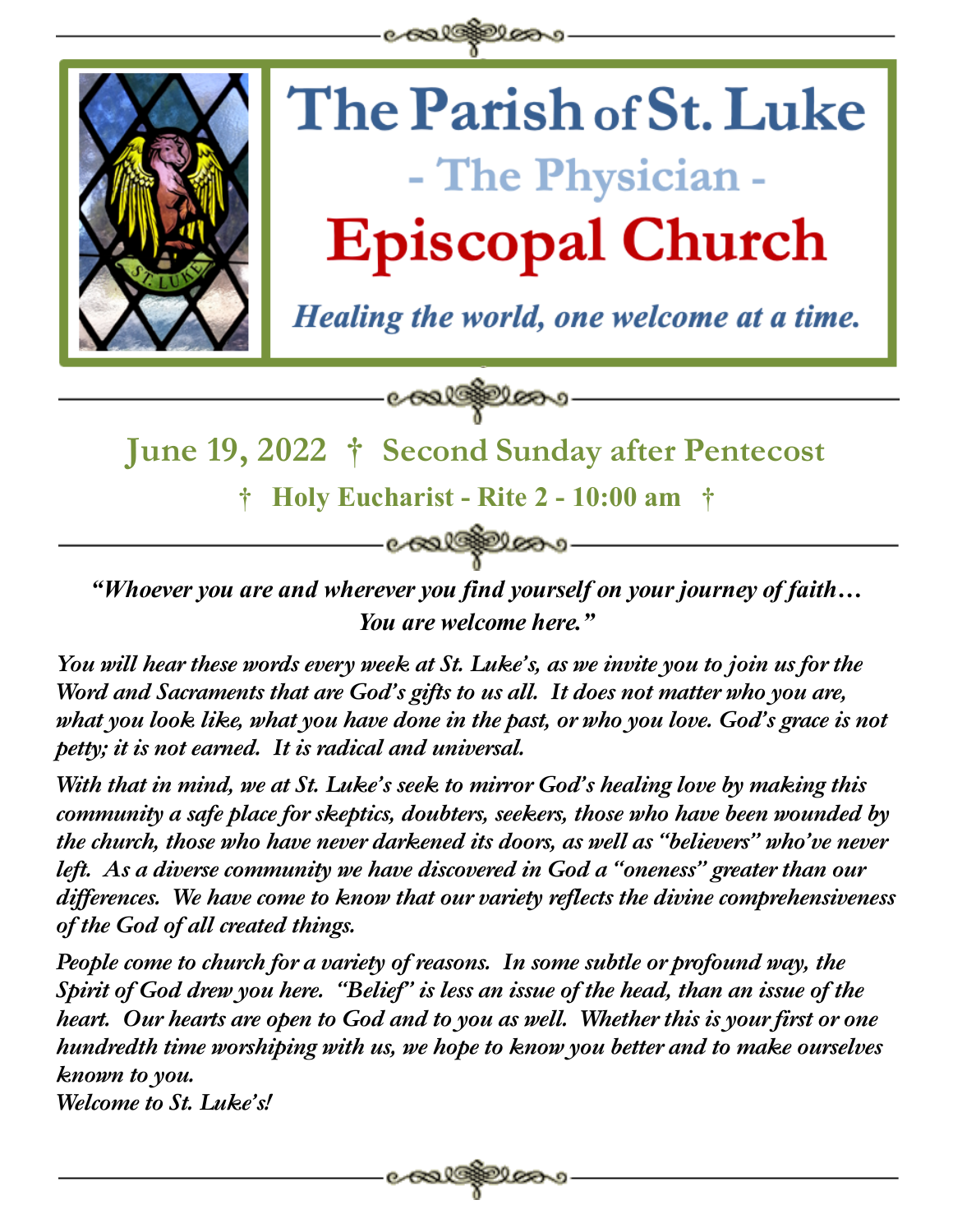

### **PRAYER LIST**

Requests for inclusion should be called into the church office before each Thursday. New prayer requests will be read during the Sunday and Wednesday services and kept on the prayer list for 3 successive weeks. Long term prayer requests can be found in the bulletin as follows. All are encouraged to take these names home and include them in your personal devotions. Please help us keep this list up to date by notifying the office when people are better or their status has changed and are no longer in need of being listed. If a name has been removed that should remain, please inform us as well.

**Healing and Comfort:** Nora, the Quisenberry and Tadken families, Ray Audette and family, Matt, Kathy Sexton, Shari Morris, Drew Herron, Susan Goff, Nancy Wilds, Debbie Anderson, Consuelo Montenegro, Kathleen Harrison, Hilda Sniffen and family, Chuck Pollard, Carol Rice, Pat Brunette, Bob Davis, Scott Lawson, Jim Updegraff, Tracy Alderson, Robert Ronus & Family, Chang An Yu, Rick Wilds, Tom Shryock, Sarah Thomas, Natalie Castaneda, Leda Moreno, Don Tadken, Sheila Bond, Dorothy Nadder, Mike Wilson, Jerry Brown, Gloria Moreno, Carlos Carrion, Jo Ann Mistich, Freddie Wright, Pearl Pujdak, Conrad Pujdak, John and Carol Shupek, Patricia Edwards, Christine Pregent, Stephanie Fuentes, Holly Height, Roberta Eisel, Vicky Davis and John Moore, Gideon Chavez, Theresa Leonard, Eileen Daley, Amanda Jancu, Diane Moss, Gary Toops, Claudia Ryan, Jim Gray, Karen Jones, Anita Watanabe, Betty Clement, Christopher Fox, the people of Ukraine, and all those affected by the pandemic and disasters

**Repose of Soul:** Shirley Sabin Quisenberry, Helen Cook

**Birthdays:** Allie Lauer 6-19, Ilan Conrado 6-19, Chris Pitt 6-20, Michael Way 6-22, Melissa Tanaka 6-24

### **MINISTERS IN TODAY'<sup>S</sup> SERVICE**

*Rector :* The Rev. Neil Tadken *Of iciant/Homilist:* The Rev. Steve Huber *Lectors:* Lyn Walsh (1), Linda Taubenreuther (2), Lisa Kiriakidis (POP) *Lay Eucharistic Minister :* Kathy Eisel *Verger :* Jeannett Armstrong *Crucifer :* Laura Watkins *Ushers:* Sandy Glaser, Micheal Way *Choirmaster :* Kent Bennett Jones

### **PARISH STAFF AND OFFICERS**

*Rector :* The Rev. Neil Tadken *Administrator :* Ms. Danielle Strong *Music Director :* Mr. Kent Jones *Senior Warden*: Ms. Alexandra Bond *Junior Warden*: Ms. Kathy Eisel *Interim Treasurer*: Ms. Kathleen O'Shea *Clerk:* Mr. Phil Schultz *Altar Guild:* Ms. Jeannett Armstrong *Buildings and Grounds:* Dr. Janet Clark *Liturgical Coordination*: Ms. Kathy Eisel *Hospitality/SLUGS*: Ms. Sarah Thomas *Care Team/Outreach*: Ms. Christine Pregent

## **The Parish of St. Luke – the Physician Episcopal Church**

**The Rev. Neil A. Tadken, Rector 122 S. California Ave. Monrovia, CA 91016 Tel.: 626-357-7071 Email: [Info@saintlukesmonrovia.org](mailto:Info@saintlukesmonrovia.org) Website: [www.saintlukesmonrovia.org](http://www.saintlukesmonrovia.org/)**



**Please note that audio files of each week's sermons are available on-line on the [St. Luke's website](http://saintlukesmonrovia.org/2020-2/) or the [St. Luke the Physician Facebook page.](https://www.facebook.com/SaintLukethePhysicianMonrovia)**

**Zoom Sunday Church Service Link, ID & Password**

<https://us02web.zoom.us/j/89490974454?pwd=aUFycGxyandlYkxvVXVtemdFOVNndz09>

Meeting ID: 894 9097 4454 Password: 818635



Scan. Pay. Go.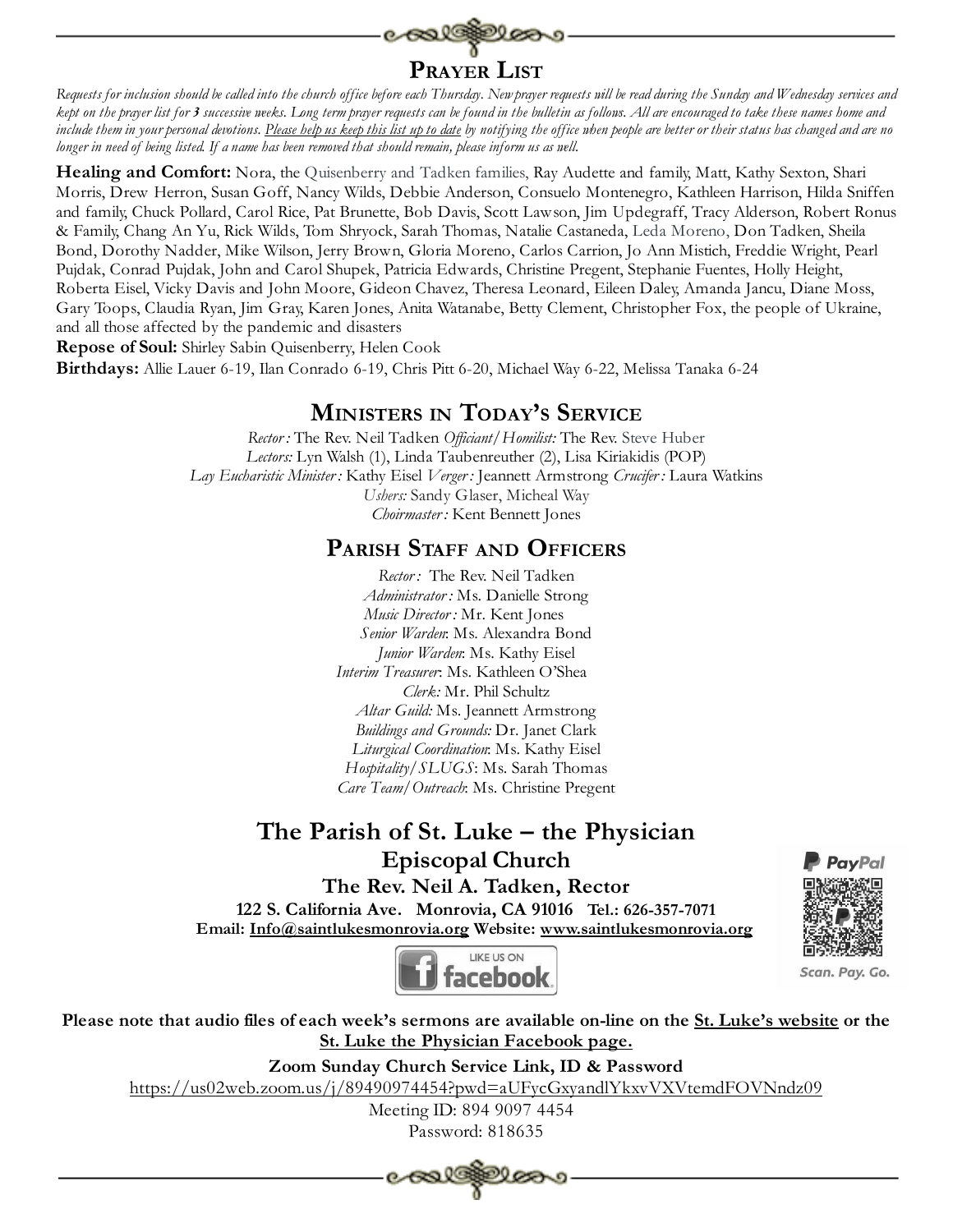### **Voluntary** *Jig Fugue in C* Dietrich Buxtehude

All references to the BCP, refer to the red Prayer Book with the cross on the cover, found in the pew backs. All Hymns (H-) and Service Music (S-) can be found *in the blue 1982 Hymnal (also in the pew backs), unless otherwise noted.*

## **THE INTRODUCTORY RITE**

*All stand as the procession enters the nave.*

### **Processional Hymn 686** *Nettleton*

### **Acclamation**

*Celebrant* † Blessed be God, Father, Son and Holy Spirit. *People* **And blessed be God's kingdom now and forever. Amen.** *Celebrant* Almighty God, to you all hearts are open, all desires known, and from you no secrets are hid: Cleanse the thoughts of our hearts by the inspiration of your Holy Spirit, that we may perfectly love you, and worthily magnify your holy Name, through Christ our Lord. **Amen.**

### **Gloria in Excelsis S 278** William Mathias

*Remain standing for the Collect.*

## **Collect of the Day**

*Celebrant* God be with you. *People* **And also with you**. *Celebrant* Let us pray.

O Lord, make us have perpetual love and reverence for your holy Name, for you never fail to help and govern those whom you have set upon the sure foundation of your loving-kindness; through Jesus Christ our Lord, who lives and reigns with you and the Holy Spirit, one God, for ever and ever. **Amen***.*

*The People sit for the Lesson.*

## **THE LITURGY OF THE WORD**

### **First Lesson Isaiah 65:1-9** Lyn Walsh

*Lector* A reading from the Prophet Isaiah

I was ready to be sought out by those who did not ask, to be found by those who did not seek me. I said, "Here I am, here I am,"to a nation that did not call on my name. I held out my hands all day long to a rebellious people, who walk in a way that is not good, following their own devices; a people who provoke me to my face continually, sacrificing in gardens and offering incense on bricks; who sit inside tombs, and spend the night in secret places; who eat swine's flesh, with broth of abominable things in their vessels; who say, "Keep to yourself, do not come near me, for I am too holy for you." These are a smoke in my nostrils, a fire that burns all day long. See, it is written before me: I will not keep silent, but I will repay; I will indeed repay into their laps their iniquities and their ancestors' iniquities together, says the Lord; because they offered incense on the mountains and reviled me on the hills, I will measure into their laps full payment for their actions. Thus says the Lord: As the wine is found in the cluster, and they say, "Do not destroy it, for there is a blessing in it,"so I will do for my servants' sake, and not destroy them all. I will bring forth descendants from Jacob, and from Judah inheritors of my mountains; my chosen shall inherit it, and my servants shall settle there.

*Lector* The Word of the Lord. *People* **Thanks be to God.**

18 Be not far away, O Lord; \*

you are my strength; hasten to help me. 19 Save me from the sword, \*

- my life from the power of the dog.
- **Psalm 22:18-27** [Spoken](https://www.dropbox.com/s/b8dpklk63ec6l9e/Psalm130.mp4?dl=0) (BCP page 611[\)](https://www.dropbox.com/s/b8dpklk63ec6l9e/Psalm130.mp4?dl=0)

20 Save me from the lion's mouth, \* my wretched body from the horns of wild bulls.

21 I will declare your Name to my brethren; \* in the midst of the congregation I will praise you.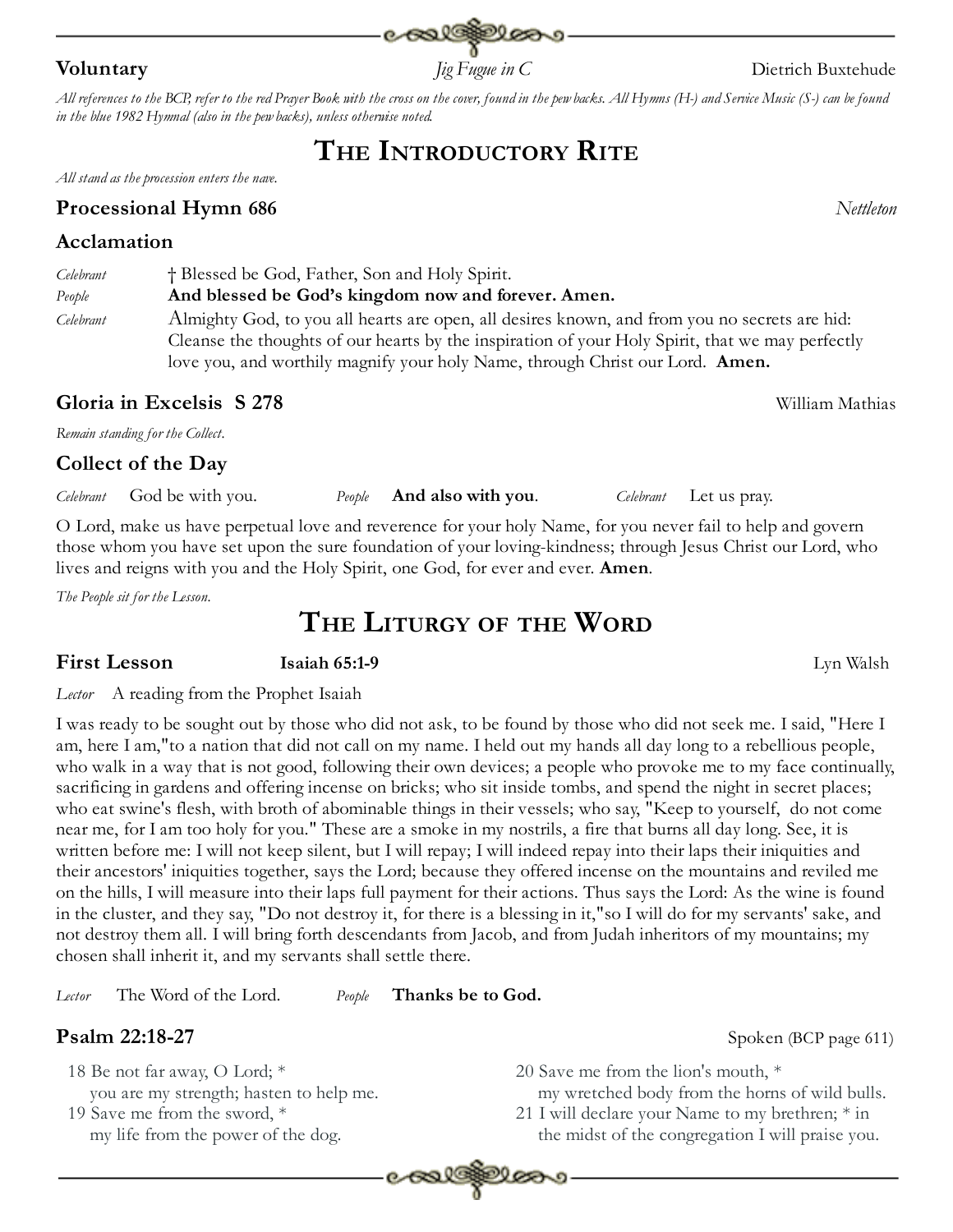

25 The poor shall eat and be satisfied, and those who seek the Lord shall praise him: \*

26 All the ends of the earth shall remember and turn to the Lord, \*and all the families of the

"May your heart live for ever!"

nations shall bow before him. 27 For kingship belongs to the Lord; \*

he rules over the nations.

- 22 Praise the Lord, you that fear him; \* stand in awe of him, O offspring of Israel; all you of Jacob's line, give glory.
- 23 For he does not despise nor abhor the poor in their poverty; neither does he hide his face from them; \*but when they cry to him he hears them.
- 24 My praise is of him in the great assembly; \* I will perform my vows in the presence of those who worship him.

### **Second Lesson Galatians 3:23-29** Linda Taubenreuther

*Lector* A reading from Paul's letter to the Galatians.

Now before faith came, we were imprisoned and guarded under the law until faith would be revealed. Therefore the law was our disciplinarian until Christ came, so that we might be justified by faith. But now that faith has come, we are no longer subject to a disciplinarian, for in Christ Jesus you are all children of God through faith. As many of you as were baptized into Christ have clothed yourselves with Christ. There is no longer Jew or Greek, there is no longer slave or free, there is no longer male and female; for all of you are one in Christ Jesus. And if you belong to Christ, then you are Abraham's offspring, heirs according to the promise.

*Lector* The Word of the Lord. *People* **Thanks be to God.**

*All stand for the Gospel Acclamation and Sequence Hymn.*

**Gradual Hymn 658** *The last verse will be sung after the Gospel lesson. Martyrdom*

## **The Holy Gospel Luke 8:26-39**

*Gospeler* The Holy Gospel † of our Lord Jesus Christ according to Luke *People* **Glory to you, Lord Christ.**

Jesus and his disciples arrived at the country of the Gerasenes, which is opposite Galilee. As he stepped out on land, a man of the city who had demons met him. For a long time he had worn no clothes, and he did not live in a house but in the tombs. When he saw Jesus, he fell down before him and shouted at the top of his voice, "What have you to do with me, Jesus, Son of the Most High God? I beg you, do not torment me" -- for Jesus had commanded the unclean spirit to come out of the man. (For many times it had seized him; he was kept under guard and bound with chains and shackles, but he would break the bonds and be driven by the demon into the wilds.) Jesus then asked him, "What is your name?" He said, "Legion"; for many demons had entered him. They begged him not to order them to go back into the abyss.

Now there on the hillside a large herd of swine was feeding; and the demons begged Jesus to let them enter these. So he gave them permission. Then the demons came out of the man and entered the swine, and the herd rushed down the steep bank into the lake and was drowned.

When the swineherds saw what had happened, they ran off and told it in the city and in the country. Then people came out to see what had happened, and when they came to Jesus, they found the man from whom the demons had gone sitting at the feet of Jesus, clothed and in his right mind. And they were afraid. Those who had seen it told them how the one who had been possessed by demons had been healed. Then all the people of the surrounding country of the Gerasenes asked Jesus to leave them; for they were seized with great fear. So he got into the boat and returned. The man from whom the demons had gone begged that he might be with him; but Jesus sent him away, saying, "Return to your home, and declare how much God has done for you." So he went away, proclaiming throughout the city how much Jesus had done for him.

*Gospeler* The Gospel of the Lord. *People* **Praise to you, Lord Christ**.

*A period of silent reflection follows the sermon.*

**The Sermon** The Rev. Steve Huber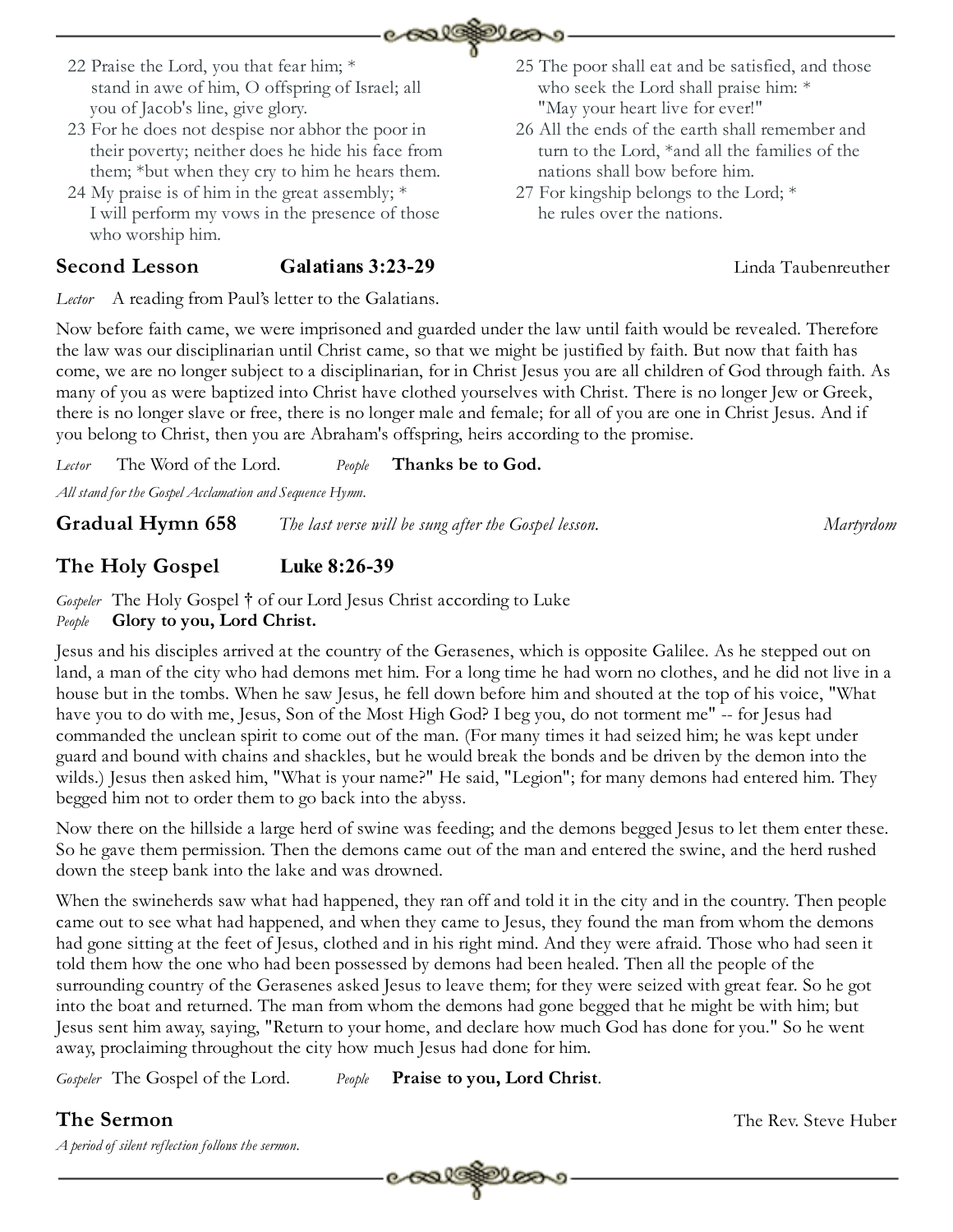### **The Nicene Creed** *(Standing)* **BCP 358**

We believe in one God, the Father, the Almighty, maker of heaven and earth, of all that is, seen and unseen. We believe in one Lord, Jesus Christ, the only Son of God, eternally begotten of the Father, God from God, Light from Light, true God from true God, begotten, not made, of one Being with the Father. Through him all things were made. For us and for our salvation he came down from heaven: by the power of the Holy Spirit he became incarnate from the Virgin Mary, and was made truly human.

For our sake he was crucified under Pontius Pilate; he suffered death and was buried. On the third day he rose again in accordance with the Scriptures; he ascended into heaven and is seated at the right hand of the Father. He will come again in glory to judge the living and the dead, and his kingdom will have no end. We believe in the Holy Spirit, the Lord, the giver of life, who proceeds from the Father and the Son. who with the Father and the Son is worshiped and glorified, who has spoken through the Prophets. We believe in one holy catholic and apostolic Church. We acknowledge one baptism for the forgiveness of sins. We look for the resurrection of the dead, and the life of the world to come. Amen.

### **The Prayers of the People: Form I** Lisa Kiriakidis

With all our heart and with all our mind, let us pray to the Lord, saying "Lord, have mercy."

For the peace from above, for the loving-kindness of God, and for the salvation of our souls, let us pray to the Lord. **Lord, have mercy.**

For the peace of the world, for the welfare of the Holy Church of God, and for the unity of all peoples, let us pray to the Lord. **Lord, have mercy.**

For our Bishops, and for all clergy and lay leaders, let us pray to the Lord. **Lord, have mercy.**

For our President, for the leaders of the nations, and for all in authority, let us pray to the Lord. **Lord, have mercy.**

For this city, for every city and community, and for those who live in them, let us pray to the Lord. **Lord, have mercy.**

For seasonable weather, and for an abundance of the fruits of the earth, let us pray to the Lord. **Lord, have mercy.**

For the good earth, which God has given us, and for the wisdom and will to conserve it, let us pray to the Lord. **Lord, have mercy.**

For those who travel on land, on water, or in the air, especially Kelly Lauer, let us pray to the Lord. **Lord, have mercy**.

For those who serve our nation's safety and health, let us pray to the Lord. **Lord, have mercy.**

For those who celebrate birthdays or anniversaries, especially Allie Lauer, Ilan Conrad, Chris Pitt, Michael Way, and Melissa Tanaka, let us pray to the Lord. **Lord, have mercy.**

For the aged and infirm, for the widowed and orphans, and for the sick and the suffering, especially Nora, the Quisenberry and Tadken families, Ray Audette and family, Matt, Kathy Sexton, Shari Morris, Drew Herron, Susan Goff, Nancy Wilds, Debbie Anderson, Consuelo Montenegro, all those battling Covid-19, the disease of racism and violence, and all those on our prayer list; let us pray to the Lord. **Lord, have mercy.**

For the poor and the oppressed, for the unemployed and the destitute, for prisoners and captives, and for all who remember and care for them, let us pray to the Lord. **Lord, have mercy.**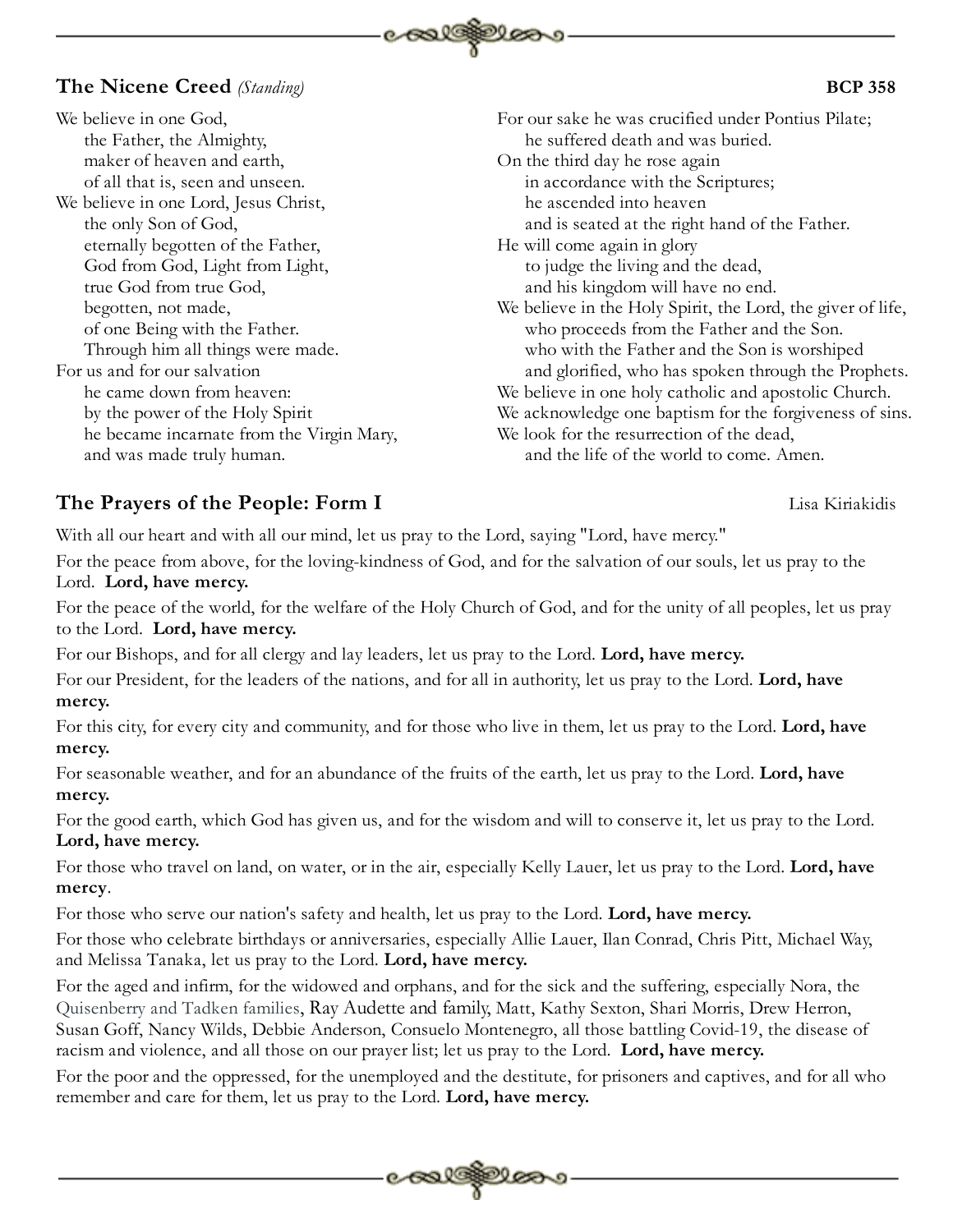

For all who have died in the hope of the resurrection, and for all the departed, especially Shirley Sabin Quisenberry, Helen Cook, and all the victims of the current pandemic, let us pray to the Lord. **Lord, have mercy.**

For deliverance from all danger, violence, oppression, and degradation, let us pray to the Lord. **Lord, have mercy.**

That we may end our lives in faith and hope, without suffering and without reproach, let us pray to the Lord. **Lord, have mercy.**

In the communion of Saint Luke and of all the saints, let us commend ourselves, and one another, and all our life, to Christ our God. **To thee, O Lord our God.**

### *The Celebrant adds a concluding Collect.*

O Lord our God accept the fervent prayers of your people; in the multitude of your mercies, look with compassion upon us and all who turn to you for help; for you are gracious, O lover of souls, and to you we give glory, Father, Son, and Holy Spirit, now and forever. **Amen.**

### **The Confession and Absolution**

*Celebrant* Let us confess our sins to God.

*Silence may be kept.*

*Celebrant* God of all mercy,

- *All* **We confess that we have sinned against you, opposing your will in our lives. We have denied your goodness in each other, in ourselves, and in the world you have created. We repent of the evil that enslaves us, the evil we have done, and the evil done on our behalf. Forgive, restore, and strengthen us through our Savior Jesus Christ, that we may abide in your love and serve only your will. Amen.**
- *Celebrant* Almighty God have mercy on you, forgive you all your sins through the grace of Jesus Christ, strengthen you in all goodness, and by the power of the Holy Spirit keep you in eternal life. **Amen.**

### **The Peace**

*Celebrant* The peace of the Lord be always with you. *People* **And also with you.** *Then the People and Ministers may greet one another in the name of the Lord.*

### **Welcome and Announcements**

To support our services and ministries through our virtual "offering plate," use the QR scanner on your smartphone and scan our PayPal code.

## **THE HOLY COMMUNION**

**Voluntary** *Wo Gott zum Haus nicht giebt sein' Gunst* Johann Pachelbel *(Where God Does Not Give His Favor to the House)*

### **Presentation Hymn 653** *Repton*

**The Great Thanksgiving** *taken from Enriching Our Worship, Eucharistic Prayer 1*

### **The Great Thanksgiving**

*Celebrant* The Lord be with you. *People* **And also with you.** *Celebrant* Lift up your hearts.



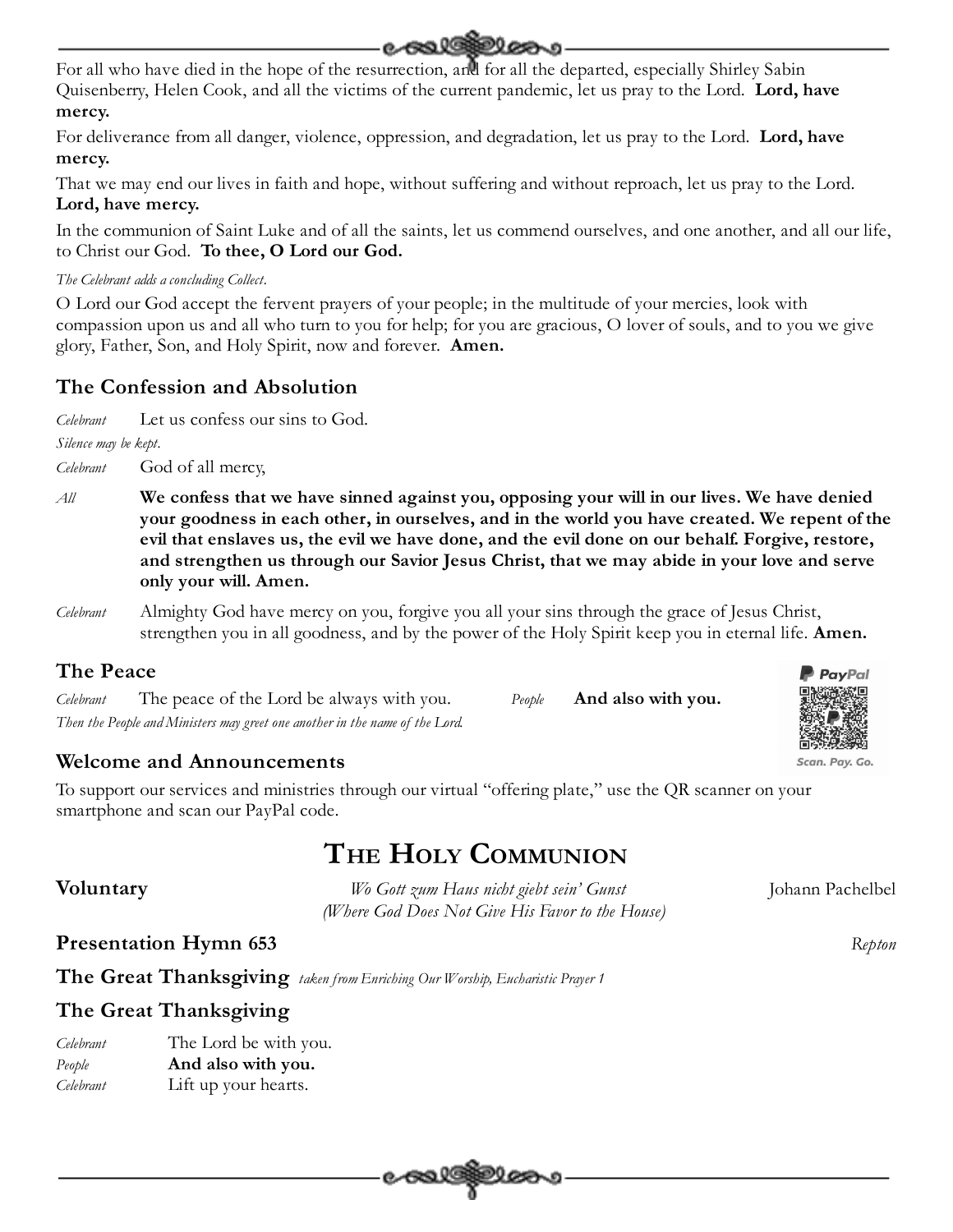### *People* **We lift them to the Lord.**

*Celebrant* Let us give thanks to the Lord our God. *People* **It is right to give God thanks and praise.**

### *The Celebrant proceeds*

It is truly right, and good and joyful,to give you thanks, all-holy God, source of life and fountain of mercy.; You have filled us and all creation with your blessing and fed us with your constant love;you have redeemed us in Jesus Christ and knit us into one body. Through your Spirit you replenish us and call us to fullness of life. Therefore we praise you, joining our voices with Angels and Archangels and with all the company of heaven, who forever sing this hymn to proclaim the glory of your Name:

### **Sanctus S 128** William Mathias

### *The People may remain standing or kneel. The Celebrant continues:*

Blessed are you, gracious God, creator of the universe and giver of life. You formed us in your own image and called us to dwell in your infinite love.You gave the world into our care that we might be your faithful stewards and show forth your bountiful grace. But we failed to honor your image in one another and in ourselves; we would not see your goodness in the world around us; and so we violated your creation, abused one another, and rejected your love. Yet you never ceased to care for us, and prepared the way of salvation for all people.

Through Abraham and Sarah you called us into covenant with you. You delivered us from slavery, sustained us in the wilderness, and raised up prophets to renew your promise of salvation. Then, in the fullness of time, you sent your eternal Word, made mortal flesh in Jesus. Born into the human family, and dwelling among us, he revealed your glory. Giving himself freely to death on the cross, he triumphed over evil, opening the way of freedom and life.

On the night before he died for us, Our Savior Jesus Christ took bread, and when he had given thanks to you, he broke it, and gave it to his friends, and said: "Take, eat: This is my Body which is given for you. Do this for the remembrance of me."I e it to them, and said: "Drink this, all of you: This is my Blood of the new Covenant, which is poured out for you and for all for the forgiveness of sins. Whenever you drink it, do this for the remembrance of me." Therefore we proclaim the mystery of faith:

### *All* **Christ has died. Christ is risen. Christ will come again.**

### *The Celebrant continues*

Remembering his death and resurrection, we now present to you from your creation this bread and this wine. By your Holy Spirit may they be for us the Body and Blood of our Savior Jesus Christ. Grant that we who share these gifts may be filled with the Holy Spirit and live as Christ's Body in the world. Bring us into the everlasting heritage of your daughters and sons, that with Saint Luke and all your saints, past, present, and yet to come, we may praise your Name for ever.

Through Christ and with Christ and in Christ, in the unity of the Holy Spirit, to you be honor, glory, and praise, for ever and ever. **Amen**.

As our Savior Christ has taught us, we now pray,

### **The Lord's Prayer**

*All*

**Our Father, who art in heaven, hallowed be thy Name, thy kingdom come, thy will be done, on earth as it is in heaven. Give us this day our daily bread. And forgive us our trespasses,**

**as we forgive those who trespass against us. And lead us not into temptation, but deliver us from evil. For thine is the kingdom, and the power, and the glory,**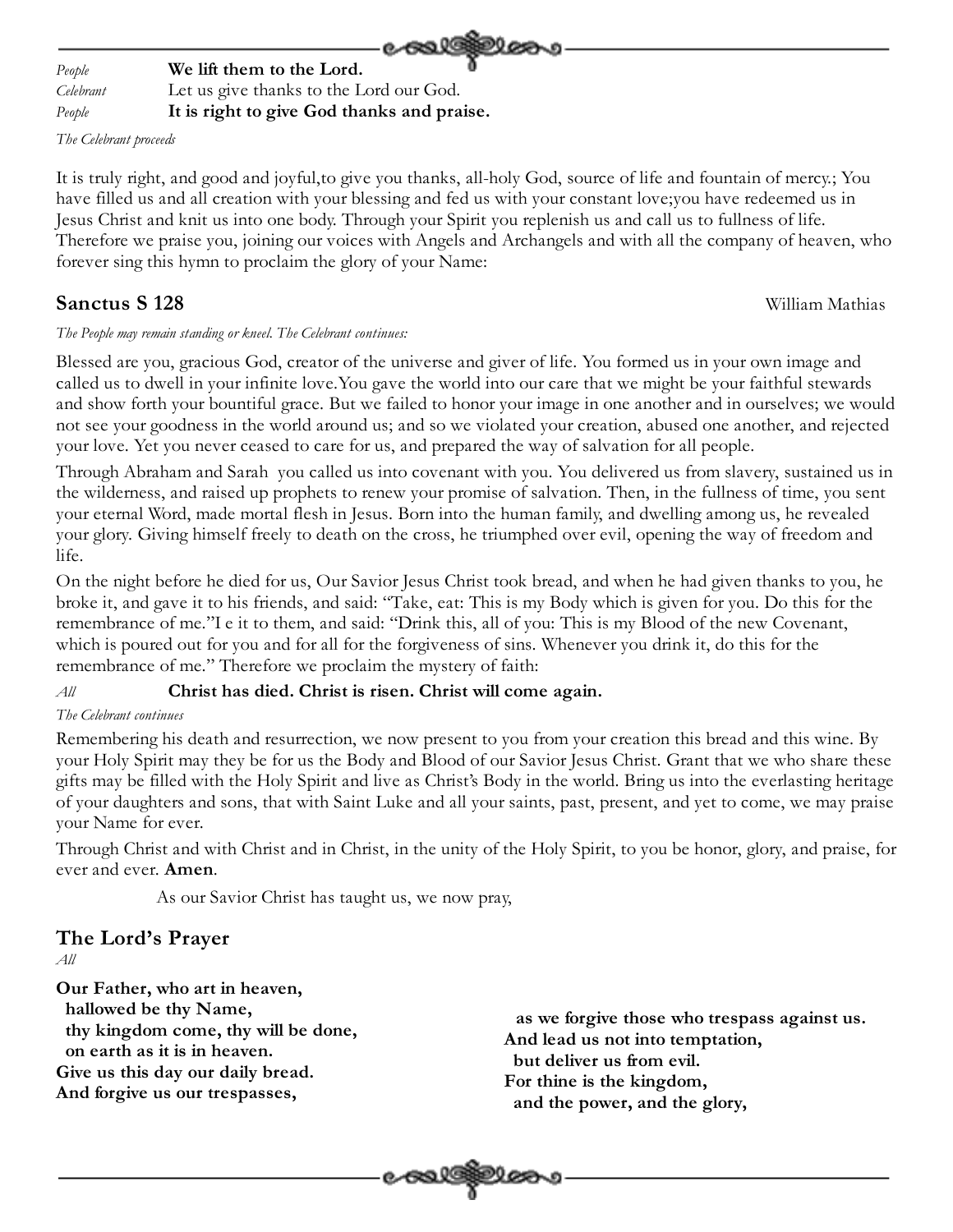### **for ever and ever. Amen. The Breaking of the Bread**

*Celebrant* Alleluia. Christ our Passover is sacrificed for us; *People* **Therefore let us keep the feast. Alleluia**.

### **Agnus Dei S 165** William Mathias

### **The Communion of the People** *Facing the people, the Celebrant makes the following Invitation*

*Celebrant* The Gifts of God for the People of God. Take them in remembrance that Christ died for you, and feed on him in your hearts by faith with thanksgiving.

ನಾಗಿತ

All are invited to receive Holy Communion. Gluten free wafers are available upon request. Please follow the directions of the ushers. Due to covid -19 protocols, the Eucharistic ministers will invite all who wish to come forward to keep proper distance while standing in line for communion. There will be one station at the foot of the chancel steps. The priest will take a wafer and either place it in your hands, or if you wish to also receive the wine, the priest will turn to the chalice bearer on either side and dip the wafer in the chalice and place it on your tongue or in your hands to be consumed. All Eucharistic ministers will be gloved and masked. Those who do not wish to receive Communion are welcome to come forward for a blessing, indicated by crossing your arms over your chest. If you wish to receive additional prayers for healing or reconciliation for yourself or a loved one, please let one of the altar party know and they will inform the clergy. Someone will be glad to pray with you at the altar rail in the chapel after *communion.*

### **Commending Eucharistic Visitors**

Folloning the communion of the people, the Eucharistic Visitor(s) may come forward and are commended with the folloning words:

*Celebrant* In the name of this congregation, we send you forth bearing these holy gifts that those to whom you go may share with us the communion of Christ's body and blood.

*All together* **We who are many are one body, because we all share one bread, one cup.**

### **Post Communion Prayer**

*Celebrant invites everyone to pray.*

**Eternal God, heavenly Father, you have graciously accepted us as living members of your Son our Savior Jesus Christ, and you have fed us with spiritual food in the Sacrament of his Body and Blood. Send us now into the world in peace, and grant us strength and courage to love and serve you with gladness and singleness of heart; through Christ our Lord. Amen.**

### **The Blessing** *(celebrant)***:**

May God give you the grace never to sell yourself short; Grace to risk something big for something good; Grace to remember that the world is now too dangerous for anything but truth, and too small for anything but love. May the Peace that passes all understanding keep your hearts and minds in the knowledge and love of God and of his Son, Jesus Christ our Lord. And may the Blessing of God, the Creator, Redeemer and Sustainer be with you this day and for ever more. **Amen.**

### **Recessional Hymn 411** *St. Thomas (Williams)*

### **Dismissal**

| Celebrant | Let us Go forth into the world, to love and serve the Lord. People Thanks be to God. |  |  |
|-----------|--------------------------------------------------------------------------------------|--|--|
|-----------|--------------------------------------------------------------------------------------|--|--|

**Voluntary** *March in C* Henry Purcell